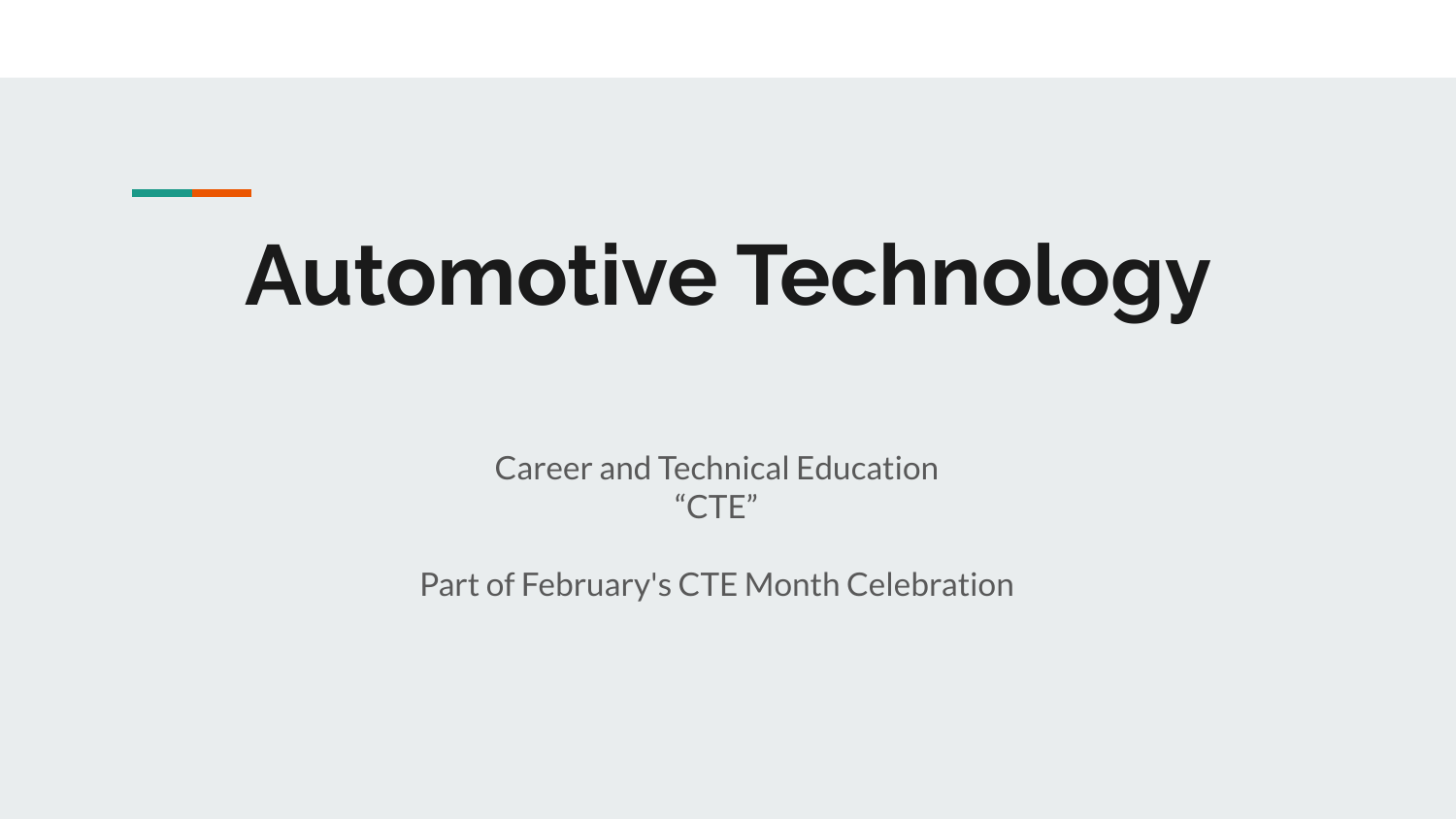## **Mr. Marquez**

Grew up in Castroville, NMCHS graduate class of 1982. Took over the Automotive program at NMCHS in 1994 from Ken Jordan my mentor.

After 4 years as a student, This is my 27th year as a teacher. I am super happy to teach something I love and giving back to the school and community that gave me so much!!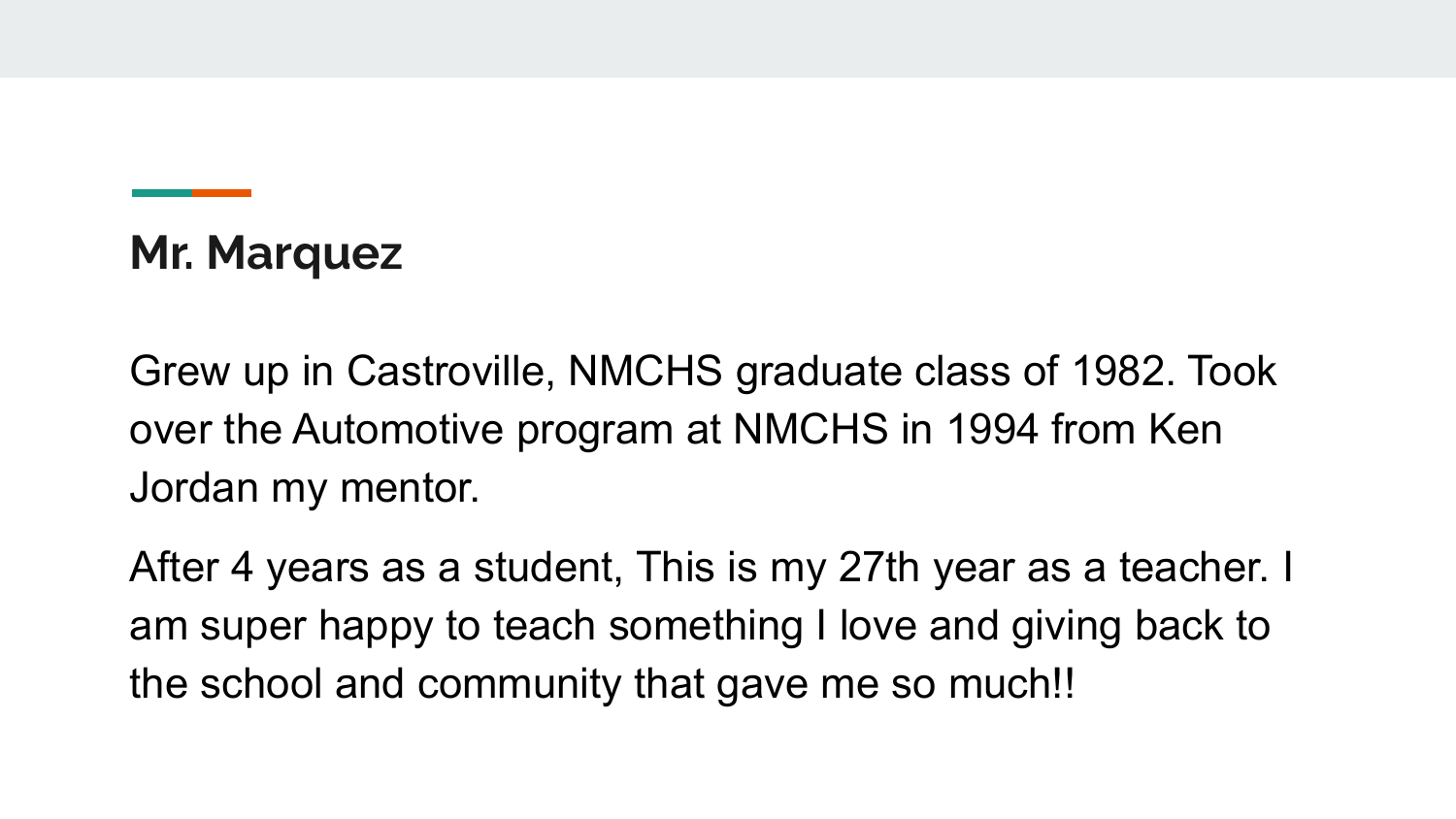| <b>Sequence of courses</b>                                                                             |                                                                                                                                 |                                                                                                             |
|--------------------------------------------------------------------------------------------------------|---------------------------------------------------------------------------------------------------------------------------------|-------------------------------------------------------------------------------------------------------------|
| Introduction                                                                                           | <b>Concentrator</b>                                                                                                             | <b>Capstone</b>                                                                                             |
| <b>Course Name:</b><br><b>Small Engine*/Wood &amp;</b><br><b>Metal Design</b><br>*Semester Course Only | <b>Course Name:</b><br><b>Auto Service I</b><br><b>Note: Small Engine intro</b><br>course required with a C or<br><b>better</b> | <b>Course Name:</b><br><b>Auto Service II</b><br><b>Note: Auto Service 1 required</b><br>with a B or better |
| <b>Description</b><br>Introduction to the<br>internal combustion<br>engine                             | <b>Description</b><br>Introduction to<br>engine performance<br>and steering &<br>suspension.                                    | <b>Description</b><br>Skill mastering,<br>Community classroom,<br>and skills<br>competitions.               |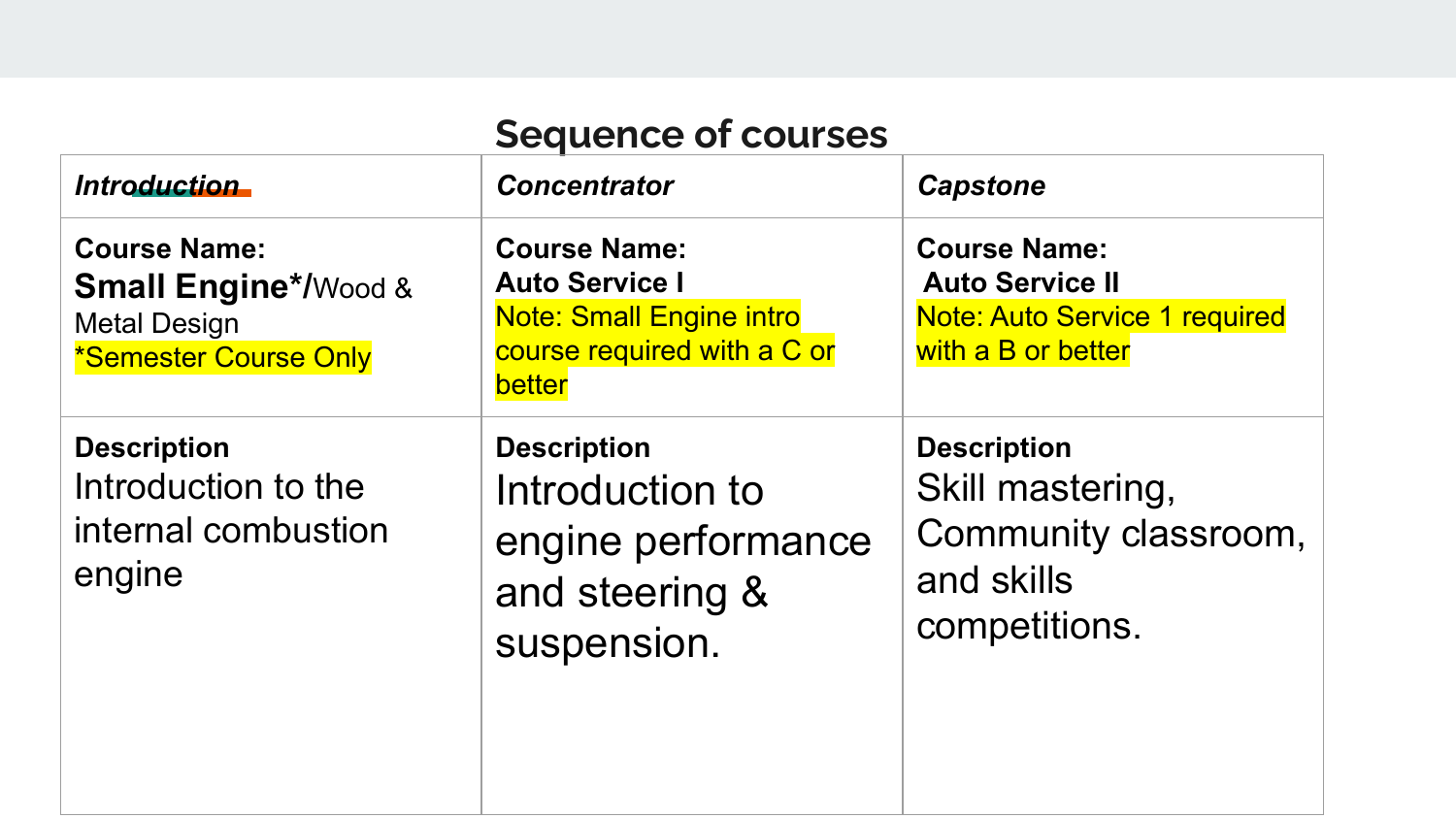## **Student Highlights: Raul Bugarin, Jennifer Martinez, Javier Gamboa, Oscar Rocha, and Martin Valdivia**

All of these students have currently finished the CTE Automotive pathway, by completing , Small Engine Repair, Auto Service I and Auto Service II, as well as completing the OSHA 10 certification.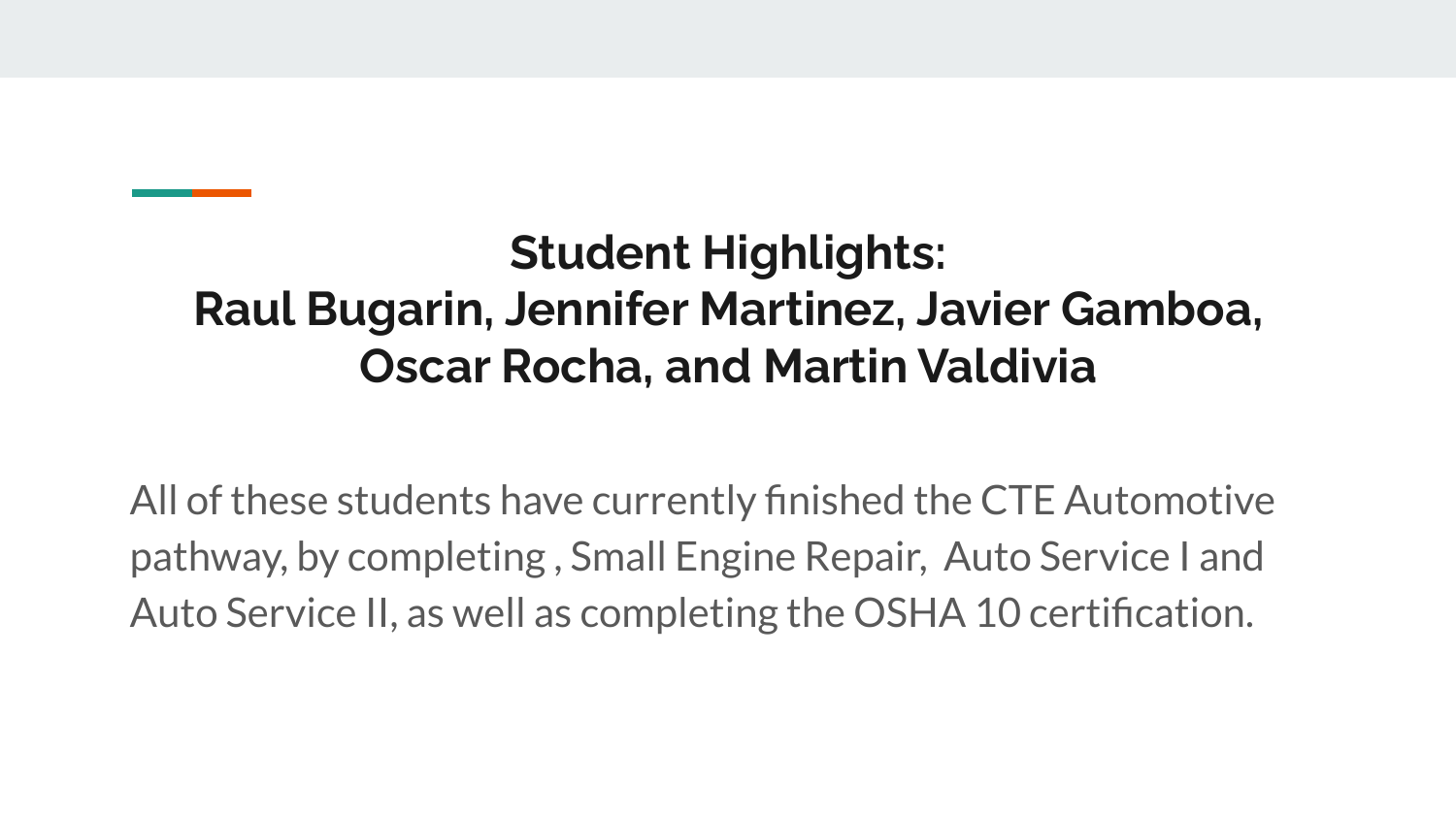#### **Real World and Career Application**

**OSHA 10 certification**

**My Career Tech Certifications**

**Automotive Tech (entry level)**

**Automotive parts specialist (entry level)**

**Small Engine Tech (entry level)**